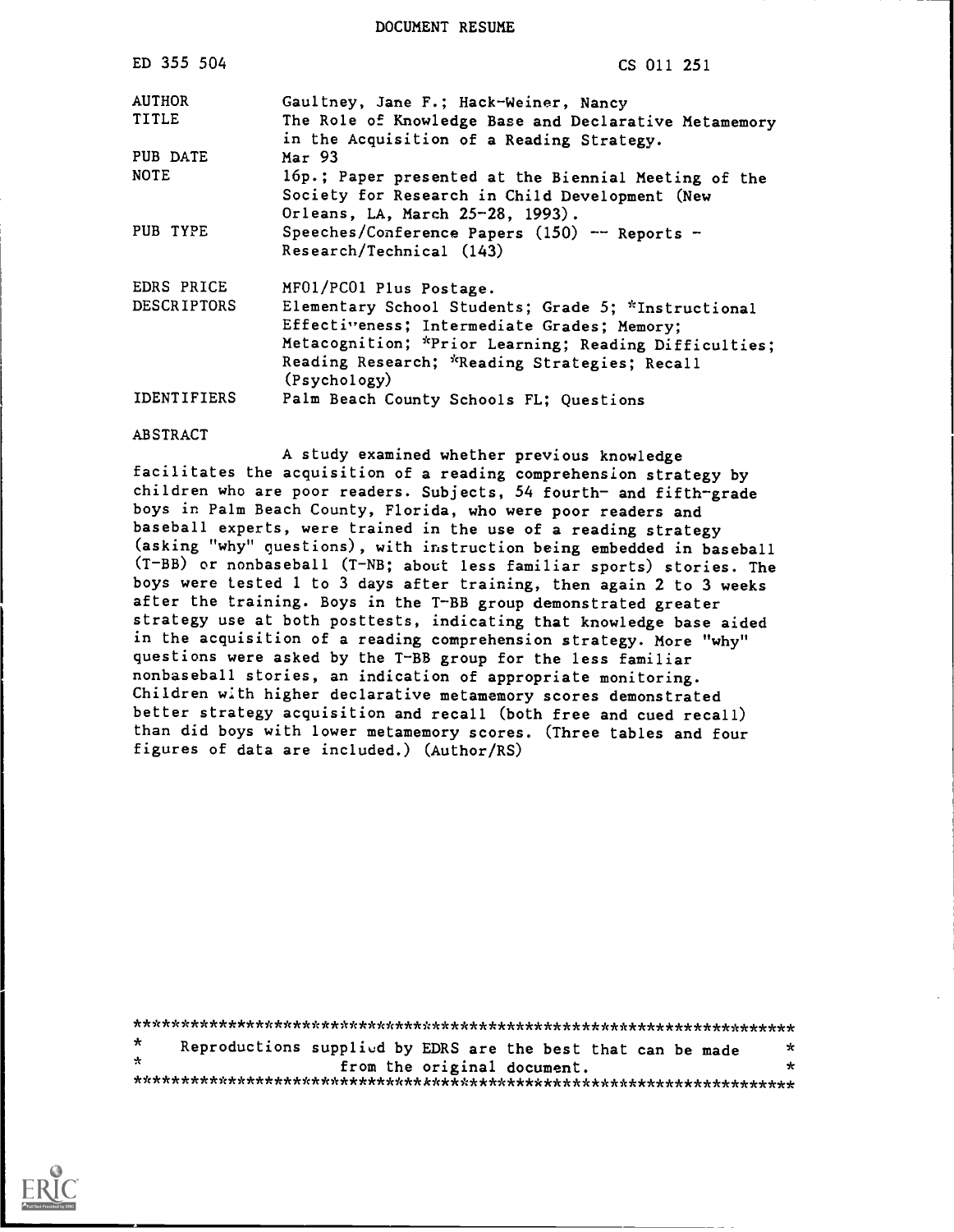$\mathscr{C}_{\bullet}$ 

 $\overline{\phantom{a}}$ 

# THE ROLE OF KNOWLEDGE BASE AND DECLARATIVE AETAMEMORY IN THE ACQUISITION OF A READING STRATEGY

Jane F. Gaultney Department of Psychology University of North Carolina at Charlotte Charlotte, NC 28223 Internet jgaultny@unccvx.uncc.edu

> Nancy Hack-Weiner Department of Psychology Florida Atlantic University Boca Raton, FL 33431

-PERMISSION TO REPRODUCE THIS MATERIAL HAS BEEN GRANTED BY

 $\overline{\mathbf{z}}$ 

TO THE EDUCATIONAL RESOURCES INFORMATION CENTER (ERIC) "

U.S. DEPARTMENT OF EDUCATION Office of Educational Research and Improvement EDUCATIONAL RESOURCES INFORMATION CENTER (ERIC)

E3 This document has been reproduced as received hewn the person or organization originating it

CD Minor changes have been made to improve reproduction Quality

Points of view or opinions stafed in this docu-<br>ment: do: not: necessarily: re<sub>t</sub>iresent: official<br>OERI positron or policy

 $\tilde{\phantom{a}}$ 

<sup>14</sup> Poster presented at the Society for Research in Child Development conference at New Orleans, Louisiana, March 1993.

**BEST COPY AVANCE FOR** 

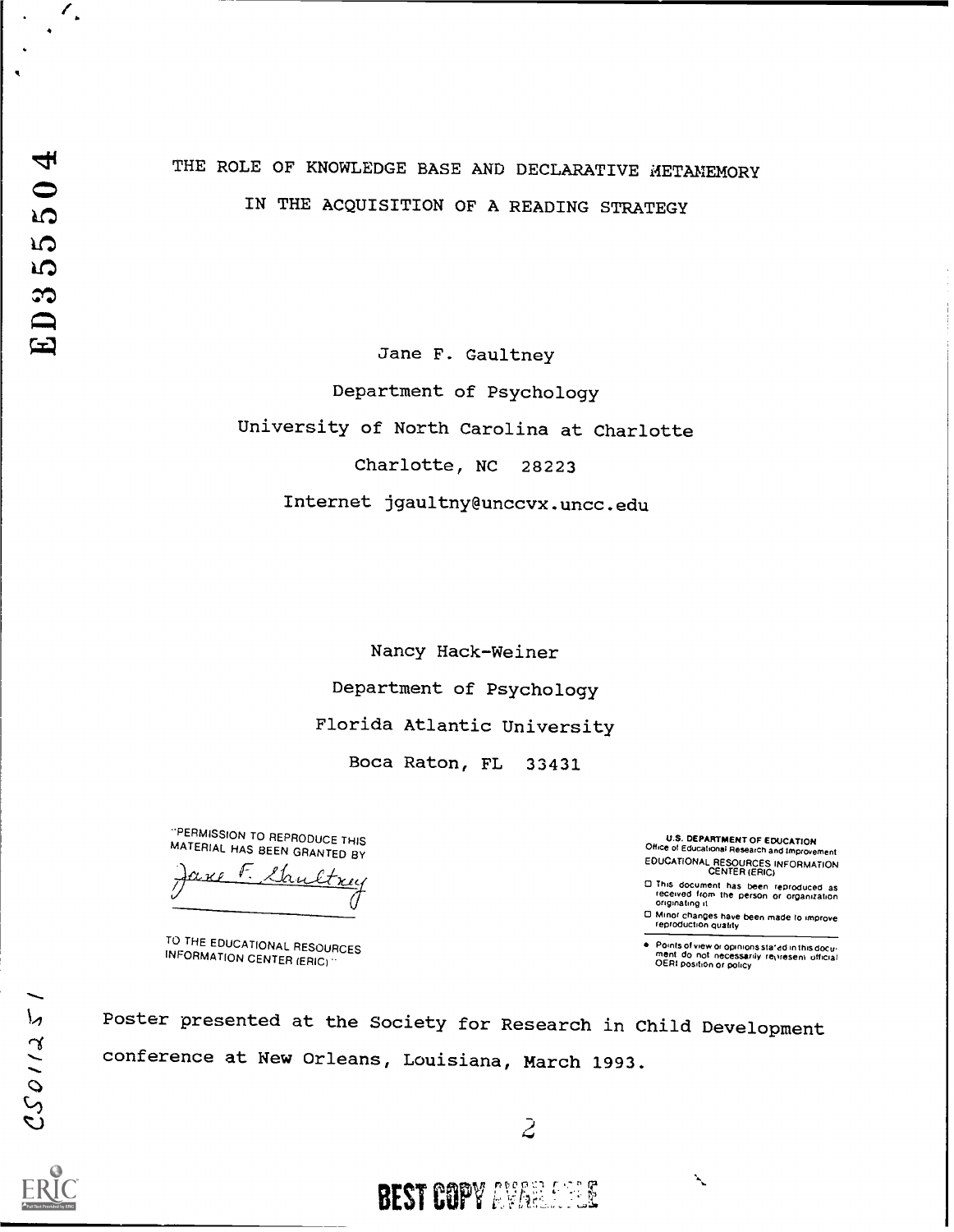#### ABSTRACT

Fourth- and fifth-grade boys who wera poor readers and baseball experts were trained in the use of a reading strategy (asking "why" questions), with instruction being embedded in baseball (T-BB) or nonbaseball (T-NB; about less familiar sports) stc.ies. The boys were tested 1-3 days after training, then again 2-3 weeks after training. Boys in the T-BB group demonstrated greater strategy use at both posttests, indicating that knowledge base aided in the acquisition of a reading comprehension strategy. More "why" questions were asked by the T-BB group for the less familiar nonbaseball stories, an indication of appropricte monitoring. Children with higher declarative metamemory.scores demonstrated better strategy acquisition and recall (both free and cued recall) than did boys with lower metamemory scores.

#### **INTRODUCTION**

The purpose of the current experiment was to examine whether previous knowledge facilitates the acquisition of a reading comprehension strategy by children who are poor readers. Prior metamemory is also a possible moderating factor in strategy acquisition, and was therefore included in this study.

Previous knowledge may impact strategy use by facilitating the use of a strategy or the generalization of a strategy to a new domain (Chi, 1985; Schneider, Korkel, & Weinert, 1990). Bjorklund takes this one step further by suggesting that previous knowledge can aid in the acquisition of a new strategy (Bjorklund & Buchanan, 1989).

Studies examining the relationships between prior knowledge and recall often use the expert/novice paradigm, assuming that one who is expert in a topic has more elaborated schemas for that topic. It is obvious from this perspective that any facilitative effects of knowledge on memory must be assumed to be domain specific.

It is clear that the facilitative effect of knowledge on reading recall and understanding is not limited to those of higher abilities (Recht & Leslie, 1988; Schneider, Korkel, & Weinert, 1989; Schneider, Korkel, & Weinert, 1990; Walker, 1987). In the Recht and Leslie and Walker studies, individuals of lower abilities showed the benefit of prior knowledge on text comprehension. In the Schneider et al. (1990) study, poor learners/soccer expert children performed as well as the good learners/soccer experts and better than good learner/soccer novices on measures of text recall and understanding. Expertise actually overcame previous learning ability.

The present study examined whether a reading comprehension

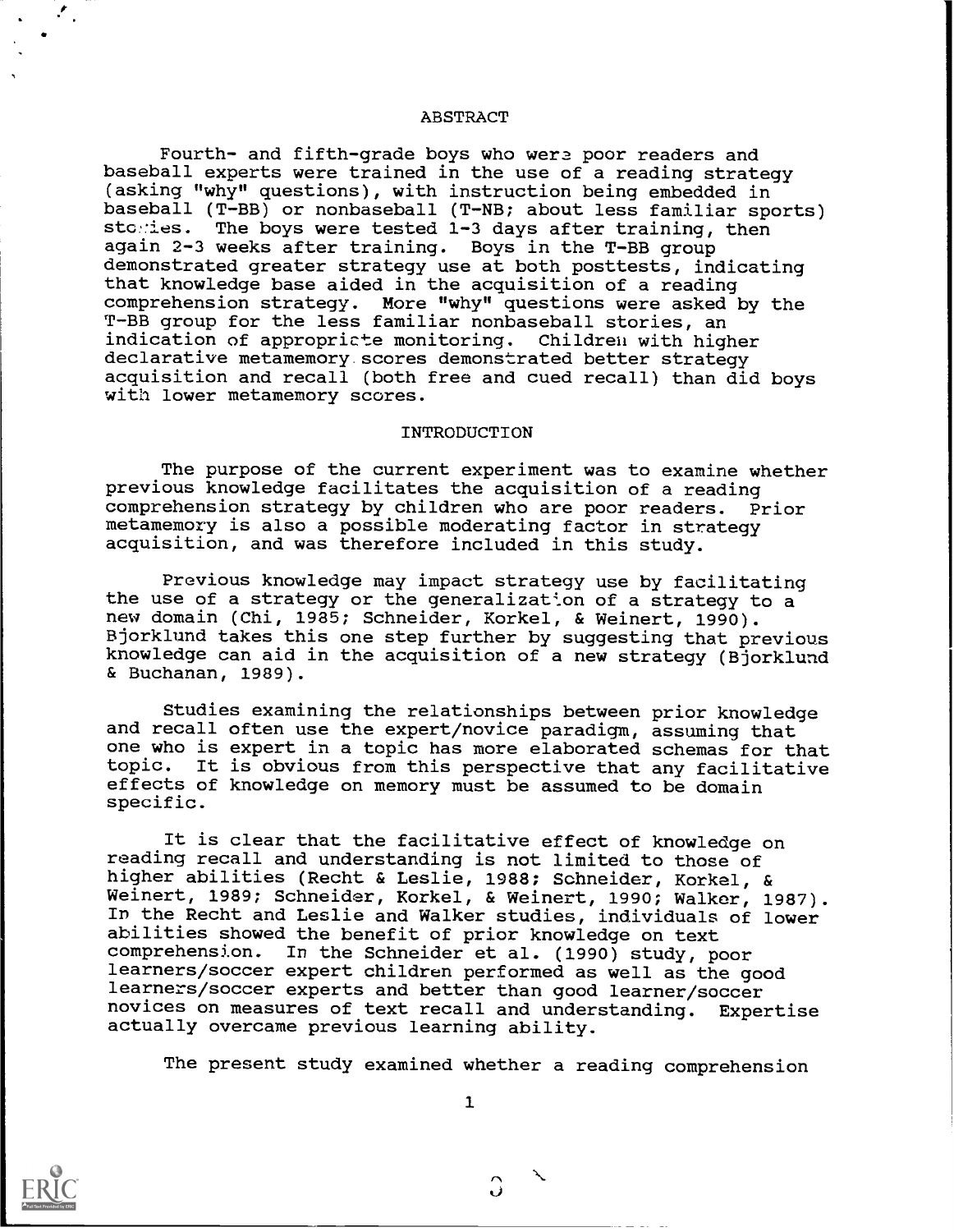strategy might be more readily acquired when taught to poor readers in an area of expertise as opposed to an equally interesting but unfamiliar domain. Prior knowledge of baseball served as the area of expertise. Boys who were poor readers and who were baseball experts (i.e., who scored above a criterion on a test of baseball knowledge) served as subjects.

Prior baseball and metacognitive knowledge were assessed, and use of a target strategy was considered at three points during the study (pretest, near, and distant posttests). Children in the training conditions received two days of strategy instruction, while children in the control conditions read the same stories as the children in the training conditions without benefit of specific instruction. Training took place using either baseball (within area of expertise) or nonbaseball (out of area of expertise) sports stories.

#### **HYPOTHESES**

- O All children who read baseball stories were expected to show greater recall than those who read nonbaseball stories, due to the effects of prior knowledge.
- O Children in the training conditions were likewise expected to show greater strategy use and recall.
- O Baseball experts in the training condition reading baseball stories should demonstrate greater acquisition and retention of the strategy than children in the other three conditions.
- O Baseball experts reading baseball stories were expected to be more accurate in their monitoring.
- O Children with higher declarative metamemory knowledge about reading would demonstrate greater acquisition of the reading strategy, and possibly greater recall.

#### METHOD

#### Subjects

 $\mathcal{L}_{\mathcal{A}}$ 

Out of a starting pool of 166 boys who had been identified as poor readers by their schools, 54 fourth- and fifth-grade boys from Palm Beach County, Florida schools were included. The children had an IQ estimate within a normal range, were reading about a year below grade level, yet had not been identified as learning disabled.

#### Materials

The pretest of baseball knowledge was an adaptation of one used by Recht and Leslie (1988) in their study examining junior high baseball experts and novices. An example of the items used is displayed.

The reading metamemory test, the Index of Reading Awareness, was developed by Jacobs and Paris (1987). Examples are attached.



 $\mathbf{r}$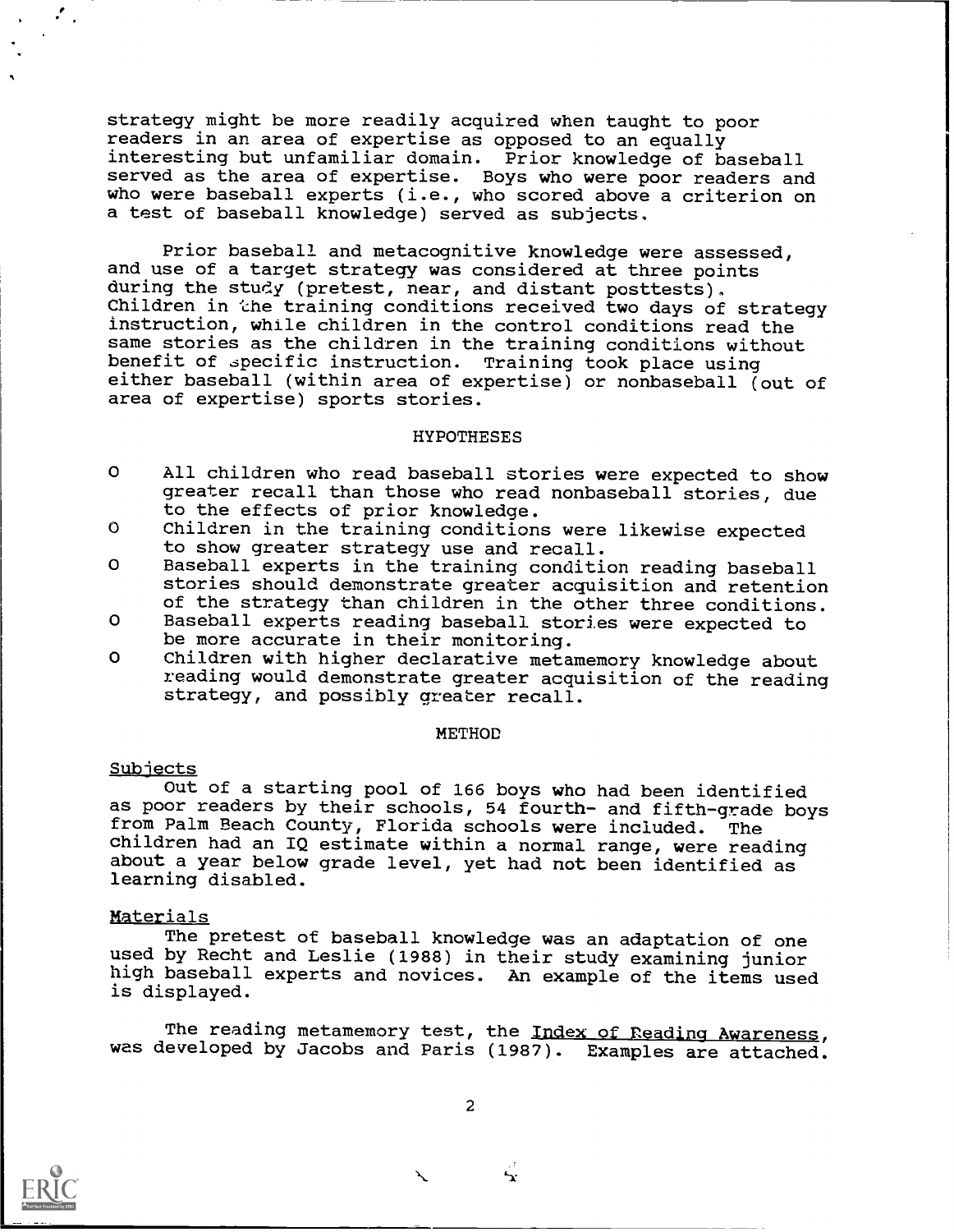The stories used in the testing and training phases of this study were adapted from a commercially prepared kit featuring short passages on famous sports stars (Media Materials, 1990). The stories were reworded to disguise the true identities of the sports figures (so as to avoid a confound with previous knowledge of the specific facts).

Each comprehension test was comprised of three literal and three inferential multiple choice questions, and three literal and three inferential fill-in-the-blank questions, making a total of 12 items.

#### Procedure

Following a group session during which baseball knowledge and declarative metamemory knowledge were tested, those children who qualified as baseball experts (who scored 12 or higher on the test of baseball knowledge) were retained in the study and placed into one of four groups: training condition, baseball stories; training condition, nonbaseball stories; control condition, read/free recall only, baseball stories; and control condition, read/free recall only, nonbaseball stories. The boys were pretested using one baseball and one nonbaseball story, given two days of strategy instruction and practice, posttested 1-3 days after training, then again 2 weeks later. At testing the children were encouraged to ask out loud any question that came to their mind while they were reading silently. The number and type of "why" questions asked during reading and subsequent free recall were recorded on audio tape and in writing. The number and type of "why" questions, along with free recall were recorded and rated, and a comprehension test given after free recall.

#### RESULTS

#### Variables Impacting Strategy Acquisition

Since strategy use approached floor effects at pretest and for control (untrained) subjects, strategy use was measured for only the trained groups at the two posttests. Mean strategy use is reported in Table 1.

Group membership, Baseball experts trained in strategy use with baseball stories (T-BB) asked more "why" questions than did baseball experts trained in an unfamiliar domain (T-NB; see Figure 1).

Metamemory. Children with higher declarative metamemory scores asked more "why" questions than did children with lower scores (see Figure 2).

Domain. Subjects asked more "why" questions when reading nonbaseball than baseball stories.

The domain difference reached significance at the near but not the far posttest.

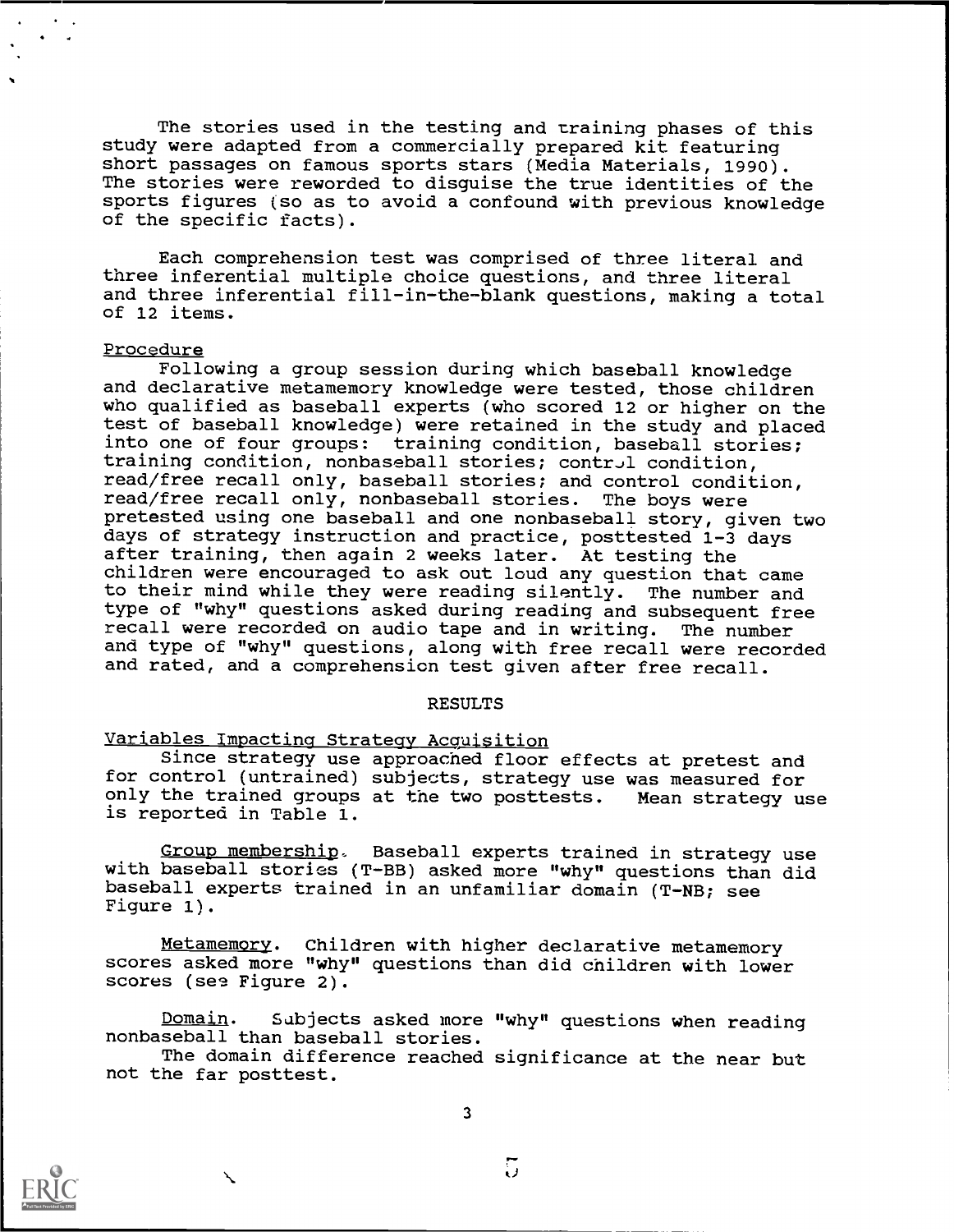Higher but not lower metamemory children showed the domain difference (nonbaseball > baseball).

Although the group x domain interaction did not reach significance  $(p \lt .18)$ , post hoc comparisons of the means involved indicated that the domain difference was found for children in the T-BB but not the T-NB group (see Figure 3).

#### Variables Impacting Memory of Text

Free recall was measured by asking children to state everything they could remember about the story immediately after reading. Cued recall and inferences were measured by the multiple choice and fill-in-the-blank items on the comprehension test, which was composed of 6 literal and 6 inferential items. Mean recall is reported in Table 2.

The main effect of group (T-BB, T-NB, and Control) on both free and cued recall did not reach significance. Free recall was not affected by prior declarative metamemory.

Higher but not lower metamemory children recalled :significantly more literal items at both posttests than at pretest. No significant difference was found for inferential items.

Domain. The domain of the test stories impacted free and cued recall, with more facts recalled from baseball than from nonbaseball stories.

#### Variables Impacting Procedural Metamemory (Monitoring)

Immediately after completing the comprehension test, the children were asked to indicate how many of the 12 cued-recall questions they thought they had answered correctly. A positive accuracy score indicated over-estimation, a negative score indicated under-estimation, and zero represented accurate<br>estimation. This measure of accuracy was interpreted as a This measure of accuracy was interpreted as an indirect measure of monitoring (a component of procedural metamemory) of memory performance.

Group membership. The T-NB group was more accurate than the control group, while the difference between the T-BB and control groups approached significance (see Figure 4).

Domain. Children were more accurate about their memory for baseball than nonbaseball stories (see Figure 4).

Metamemory. Children with greater declarative metamemory knowledge tended to demonstrate more accurate procedural metamemory, the difference did not reach significance,  $F = 2.12$ ,  $p < .16$ .

The Relationship Between Strategy Use and Recall

6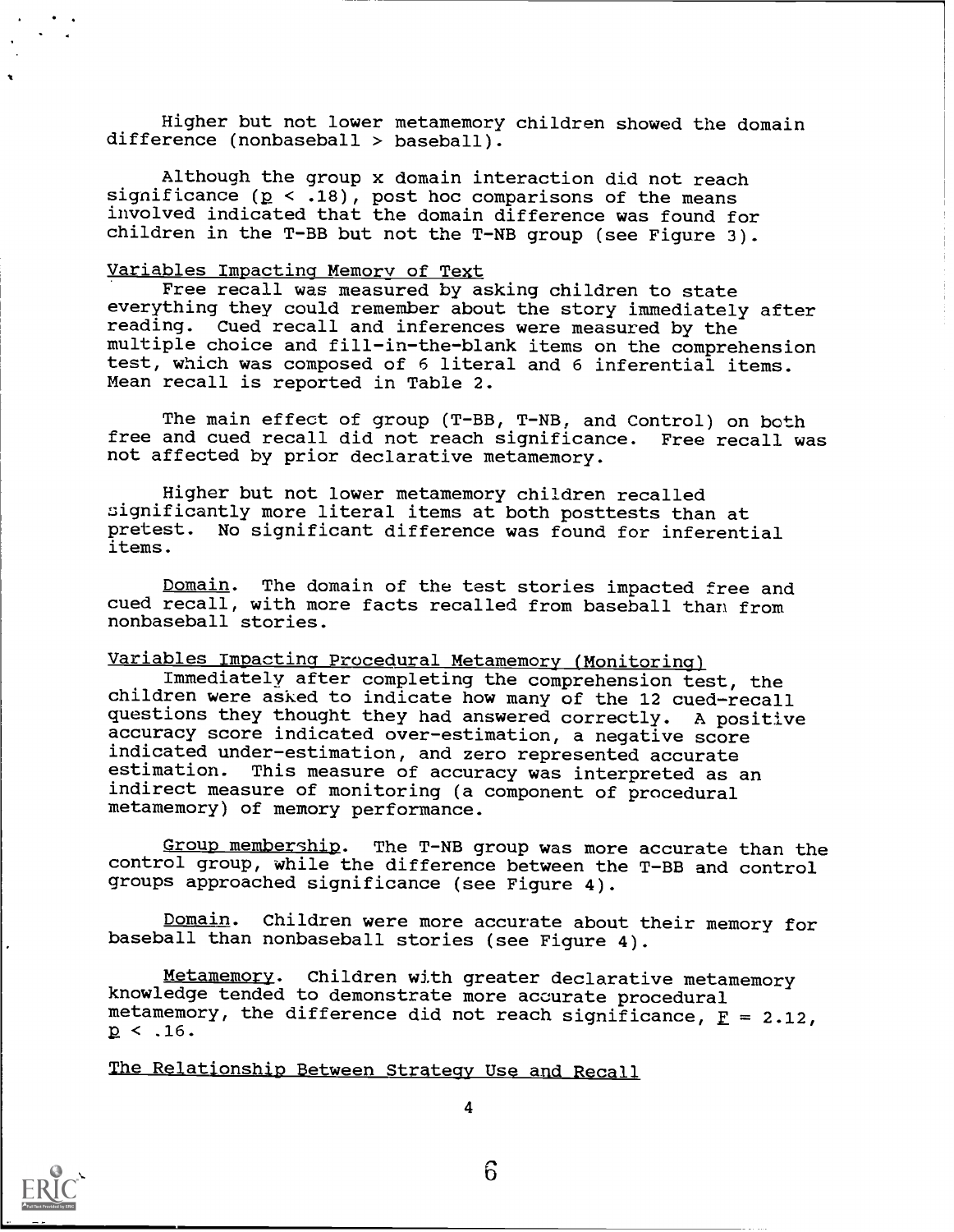Given that strategies are effortful, capacity consuming processes, they are expected t provide a benefit in terms of improved memory in return for the effort expended. In order to examine the relationship between strategy use and recall in this experiment, correlations between the number of why questions asked and free recall were run (see Table 3).

The children trained with baseball stories did appear to benefit, in terms of the number of facts freely recalled, from asking "why" questions at both posttests, as is indicated by the significant correlations. T-NB children, on the other hand, did not benefit until the distant posttest.

#### CONCLUSIONS

1. The predicted effect of knowledge base was found for strategy acquisition, with children who were trained using stories within their area of expertise (T-BB) demonstrating greater strategy acquisition (operationalized as the number of "why" questions asked) than either children who were trained using stories outside of their area of expertise (T-NB), or control children who were not taught the strategy.

2. Higher-metamemory children were better able to acquire. maintain, and benefit (at least for cued literal items) from a new strategy than were children with lower metamemory, demonstrating a link between knowledge about one's memory processes and strategy acquisition.

3. The surprising find was that the T-NB children asked more "why" questions when reading a nonbaseball story than they did when reading a baseball story. One possibility is that the children trained with baseball stories were monitoring their reading more closely, appropriately identifying the nonbaseball stories as more difficult, a possibility indicated by the findings that higher metamemory scores were associated with greater strategy use and recall, and by the finding that, overall, children were more accurate in their postdictions for baseball than for nonbaseball stories.

4. Pressley and his colleagues have demonstrated that asking "why" questions can improve comprehension for adults and children (Wood, Pressley, & Winne, 1990), a finding that was not clearly confirmed by the present study. On the one hand, group assignment (T-BB, T-NB, or Control) did not result in significant increases in either free or cued recall, possibly due to the difficulty of the task (an expository passage instead of single sentences) or the nature of the subjects (poor readers).

5. There was, however, a relationship in the rank ordering of<br>strategy use and free recall among children in the T-BB group, as indicated by the significant correlations between the number of



7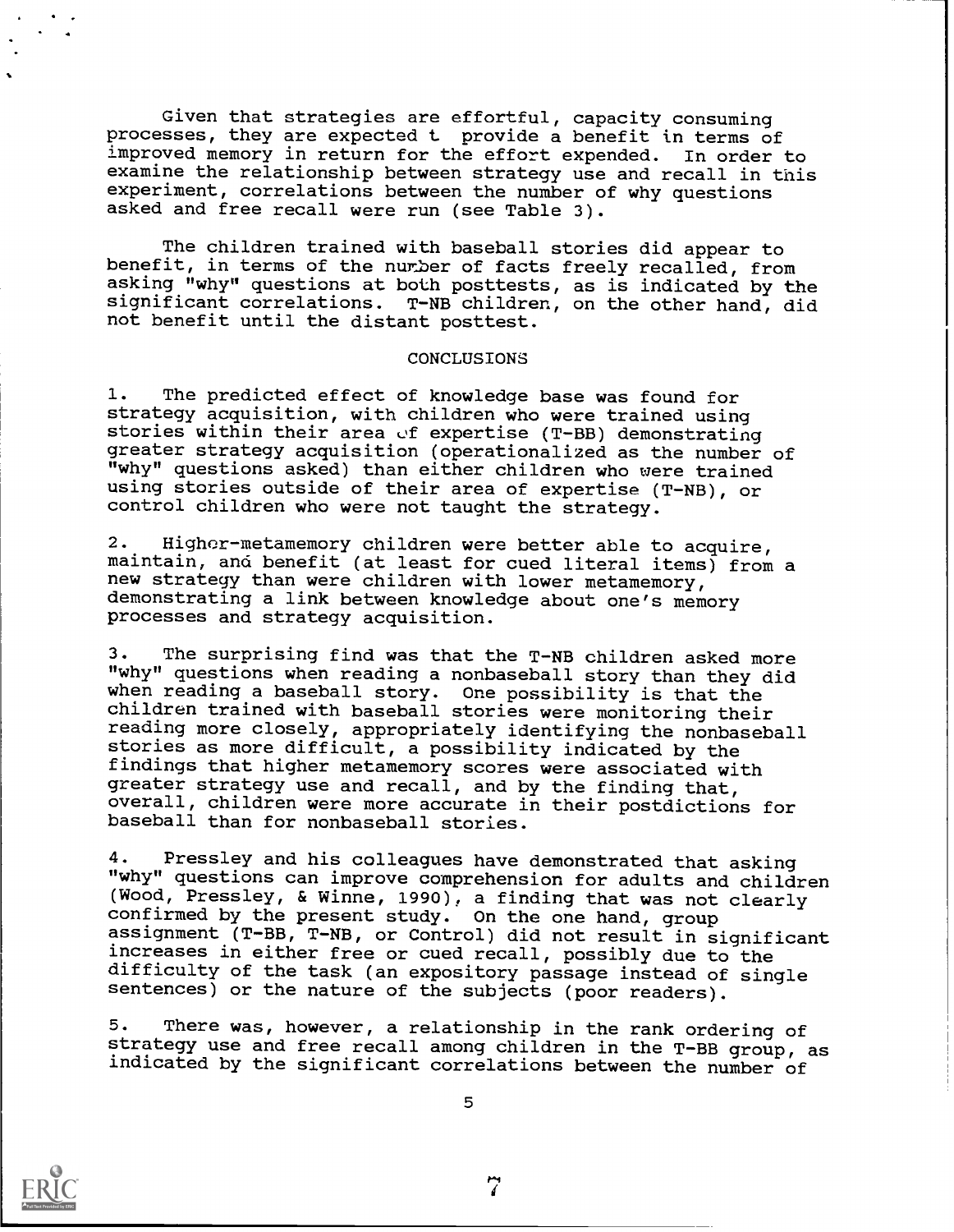"why" questions asked and free recall at the two posttests. The children in the T-BB group showed significant correlations at both posttests, whereas children in the T-NB group did not appear to benefit (in terms of memory improvement) until the distant posttest. This is reminiscent of Miller's utilization deficiency phase (see Bjorklund, Coyle, & Gaultney, 1992; Miller, 1990; Miller, Woodey-Ramsey, & Aloise, 1991), a phase during strategy acquisition in which strategy use is found in the absence of improvement in memory.



 $\Omega$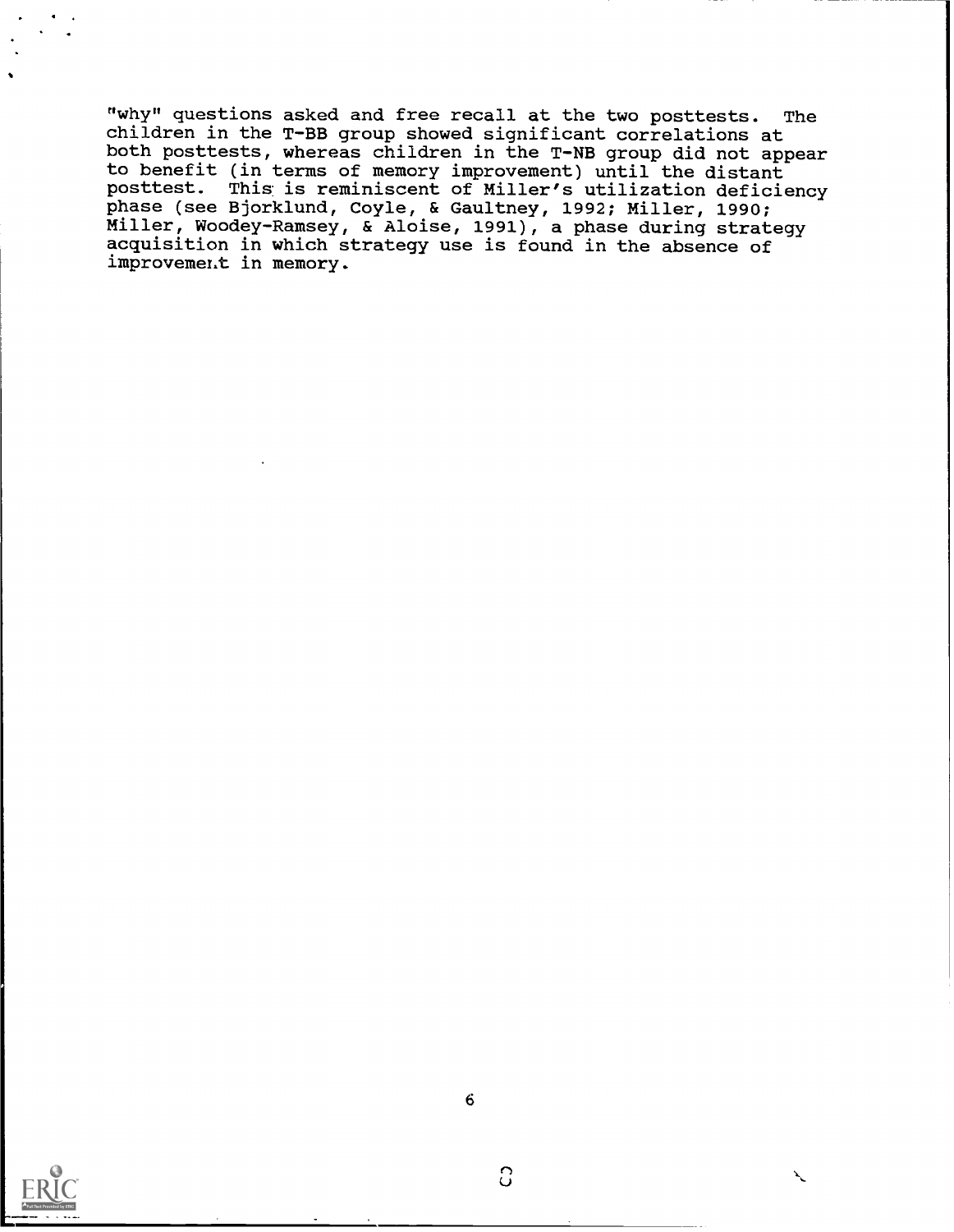#### REFERENCES

- Bjorklund, D. F., Buchanan, J. J. (1989). Developmental and knowledge base differences in the acquisition and extension of a memory strategy. Journal of Experimental Child Psychology, 48, 451-471.
- Bjorklund, D. F., Coyle, T., & Gaultney, J. F. (1992). Developmental differences in the acquisition and generalization of an organizational strategy: Evidence for the utilization deficiency hypothesis. Journal of Experimental Child Psychology, 54, 434-448.
- Chi, M. T. H. (1985). Interactive roles of knowledge and strategies in the development of organized sorting and recall. In S. F. Chipman, J. W. Segal, & R. Glaser (Eds.) Thinking and learning skills, Vol. 2. Research and open questions (pp 457-483).
- Jacobs, J. E., & Paris, S. G. (1987). Children's metacognition about reading: Issues in definition, measurement, and instruction. Educational Psychologist, 22, 255-278.

Media Materials. (1990). Popular sports stars. Baltimore, MD: Author.

- Miller, P. H. (1990). The development of strategies of selective attention. In D. F. Bjorklund (Ed.) Children's strategies: Contemporary views of cognitive development (pp. 157-184). Hillsdale, NJ: Erlbaum.
- Miller, P. H., Woody-Ramsey, J., & Aloise, P. A. (1991). The role of strategy effortfulness in strategy effectiveness. <u>Developmental</u> Psychology, 27, 738-745.
- Recht, D. R., & Leslie, L. (1988). Effect of prior knowledge on good and poor reader's memory for text. Journal of Educational Psychology, 80,  $16 - 20.$
- Schneider, W., Korkel, J., & Weinert, F. E. (1989). Domain-specific knowledge and memory performance: A comparison of high and low aptitude children. Journal of Educational Psychology, 81, 306-312.
- Schneider, W., Korkel, J., & Weinert, F. E. (1990). Expert knowledge, general abilities, and text processing. In W. Schneider & F. E. Weinert (Eds.), Interactions among aptitudes, strategies, and knowledge in cognitive performance (pp. 235-251). New York: Springer-Verlag.
- Walker, C. H. (1987). Relative importance of domain knowledge and overall aptitude on acquisition of domain-related information. Cognition and Instruction, 4, 25-42.
- Wood, E., Pressley, M., & Winne, P. H. (1990) . Elaborative interrogation effects on children's learning of factual content. Journal of Educational Psychology, 82, 741-748.



 $\mathbf{r}$ 

7

 $\mathcal{G}$ 

 $\boldsymbol{\checkmark}$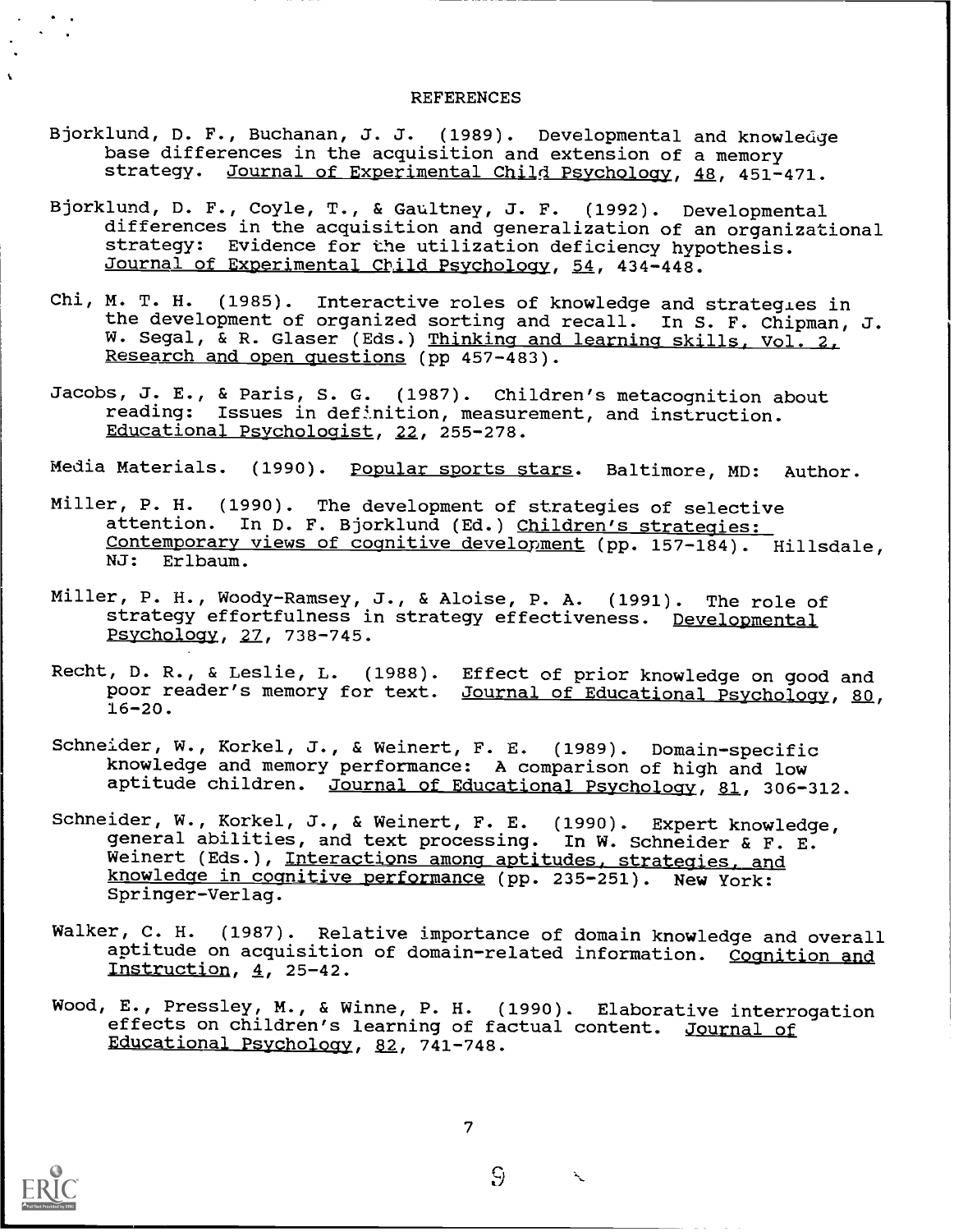| Full Text Provided by ERIC |
|----------------------------|

8

 $10$ 

 $\mathbf{X}$ 

| ć<br>r,<br>۰, |  |
|---------------|--|
|               |  |

|                     | $T-BB$ | $T-NB$ |  |
|---------------------|--------|--------|--|
| Lower metamemory    |        |        |  |
| Immediate posttest  | 6.25   | 1.61   |  |
| Delayed posttest    | 3.06   | 1.06   |  |
|                     |        |        |  |
| Baseball stories    | 4.50   | 1.33   |  |
| Nonbaseball stories | 4.81   | 1.33   |  |
|                     |        |        |  |
| Higher metamemory   |        |        |  |
| Immediate posttest  | 10.86  | 6.50   |  |
| Delayed posttest    | 9.07   | 4.62   |  |
|                     |        |        |  |
| Baseball stories    | 9.14   | 5.12   |  |
| Nonbaseball stories | 10.79  | 6.00   |  |
|                     |        |        |  |

Mean Strategy Use

# Table 1

 $\mathbf{r}$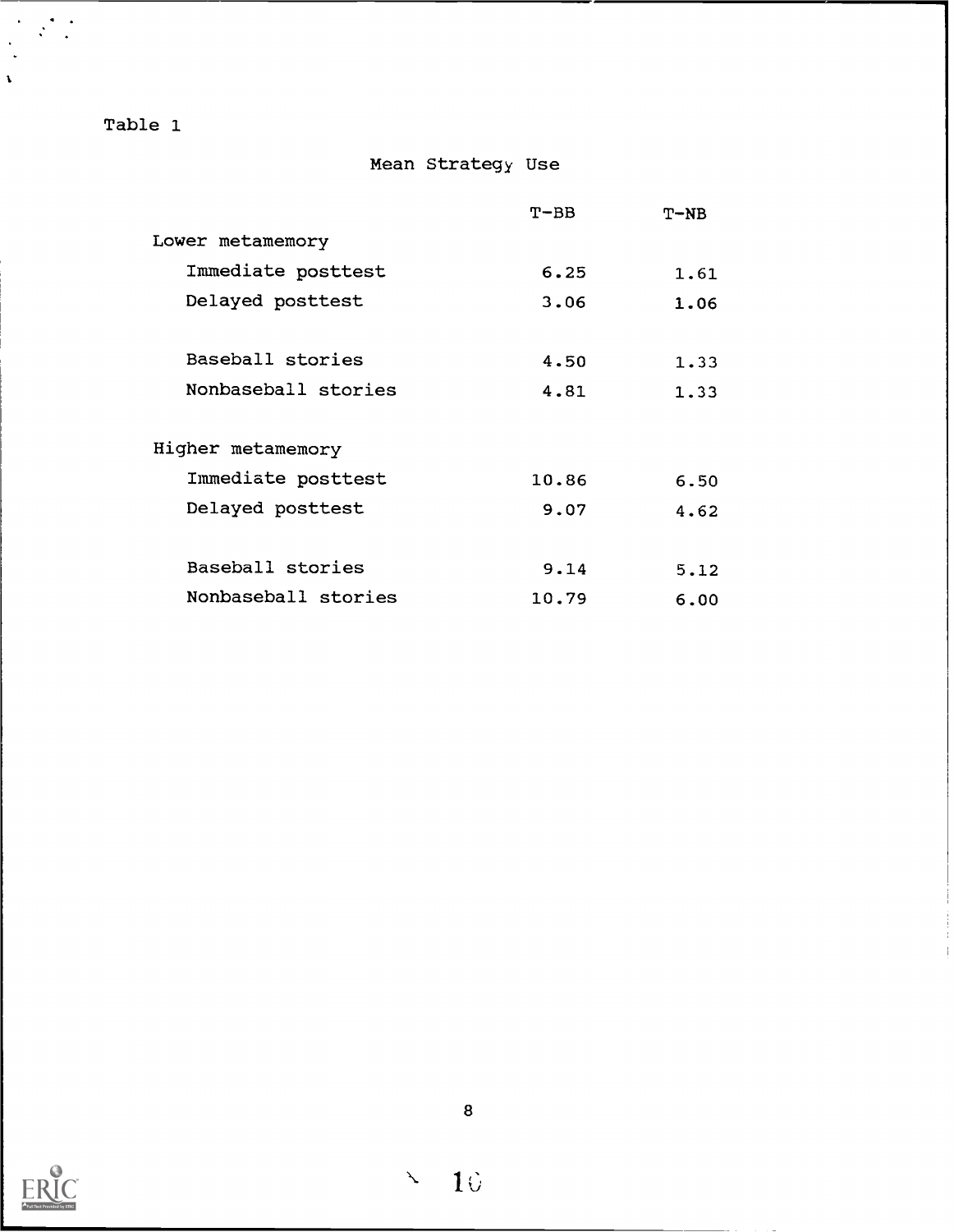Table 2

 $\frac{1}{2}$  ,  $\frac{1}{2}$ 

 $\ddot{\phantom{a}}$ 

### Mean Cued Recall

|                       | $T-BB$ | $T-NB$ |  |
|-----------------------|--------|--------|--|
| Lower metamemory      |        |        |  |
| Pretest               | 2.47   | 2.46   |  |
| Immediate Posttest    | 2.55   | 2.88   |  |
| Delayed Posttest      | 2.52   | 2.64   |  |
| Baseball Stories      | 2.96   | 2.99   |  |
| Nonbaseball Stories   | 2.06   | 2.32   |  |
| Literal Questions     | 3.08   | 3.15   |  |
| Inferential Questions | 1.94   | 2.17   |  |
| Higher metamemory     |        |        |  |
| Pretest               | 2.54   | 2.75   |  |
| Immediate Posttest    | 3.11   | 3.30   |  |
| Delayed Posttest      | 2.61   | 3.22   |  |
| Baseball Stories      | 3.25   | 3.62   |  |
| Nonbaseball Stories   | 2.25   | 2.55   |  |
| Literal Questions     | 3.29   | 3.38   |  |
| Inferential Questions | 2.21   | 2.80   |  |
|                       |        |        |  |

# Table 3

Correlations Between Strategy Use and Free Recall

|                              | $T - BB$ | $T-NB$  |  |
|------------------------------|----------|---------|--|
| Immediate Posttest           |          |         |  |
| Baseball stories             | $.69**$  | .36     |  |
| Nonbaseball stories          | $.55*$   | .11     |  |
| Delayed Posttest             |          |         |  |
| Baseball Stories             | $.80**$  | $.56*$  |  |
| Nonbaseball Stories          | $.64*$   | $.65**$ |  |
| <b>Note:</b><br>$** p < .01$ |          |         |  |

 $\star$   $p$  < .05

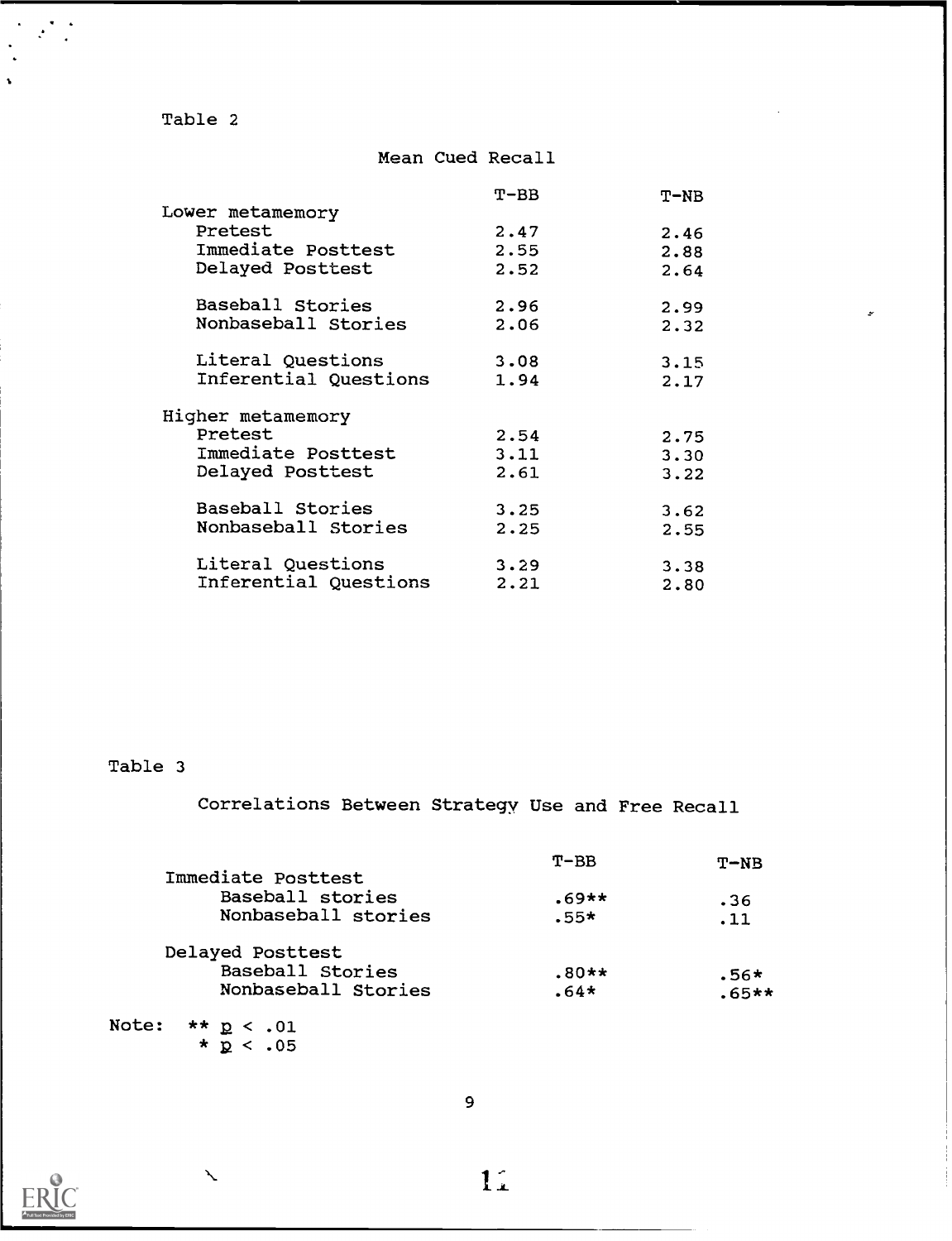#### EXAMPLES OF MATERIAL USED

Pretest of baseball knowledge (from Recht & Leslie, 1988): When a play is called a passed ball, who has lost control of the  $ball?$ 

- $a.$ the hitter
- b. the catcher
- $\mathbf{c}$ . the pitcher
- d. the umpire

When a batter hits for the cycle, the batter:

- a. hits in extra innings during the game
- b. hits four times in one game
- c. hits a single, double, triple and home run in one game
- hits a home run each time he is at bat d.

## Index of Reading Awareness (Jacobs and Paris, 1987)

If the teacher told you to read a story to remember the general meaning, what would you do?

- \_\_\_\_a. Skim through the story to find the main parts.
- \_b. Read all of the story and try to remember everything.
- \_\_\_C. Read the story and remember all of the words.

If you are reading for science or social studies, what would you do to remember the information?

- \_\_\_\_a. Ask yourself questions about the important ideas.
- b. Skip the parts you don't understand.
- \_\_c. Concentrate and try hard to remember.

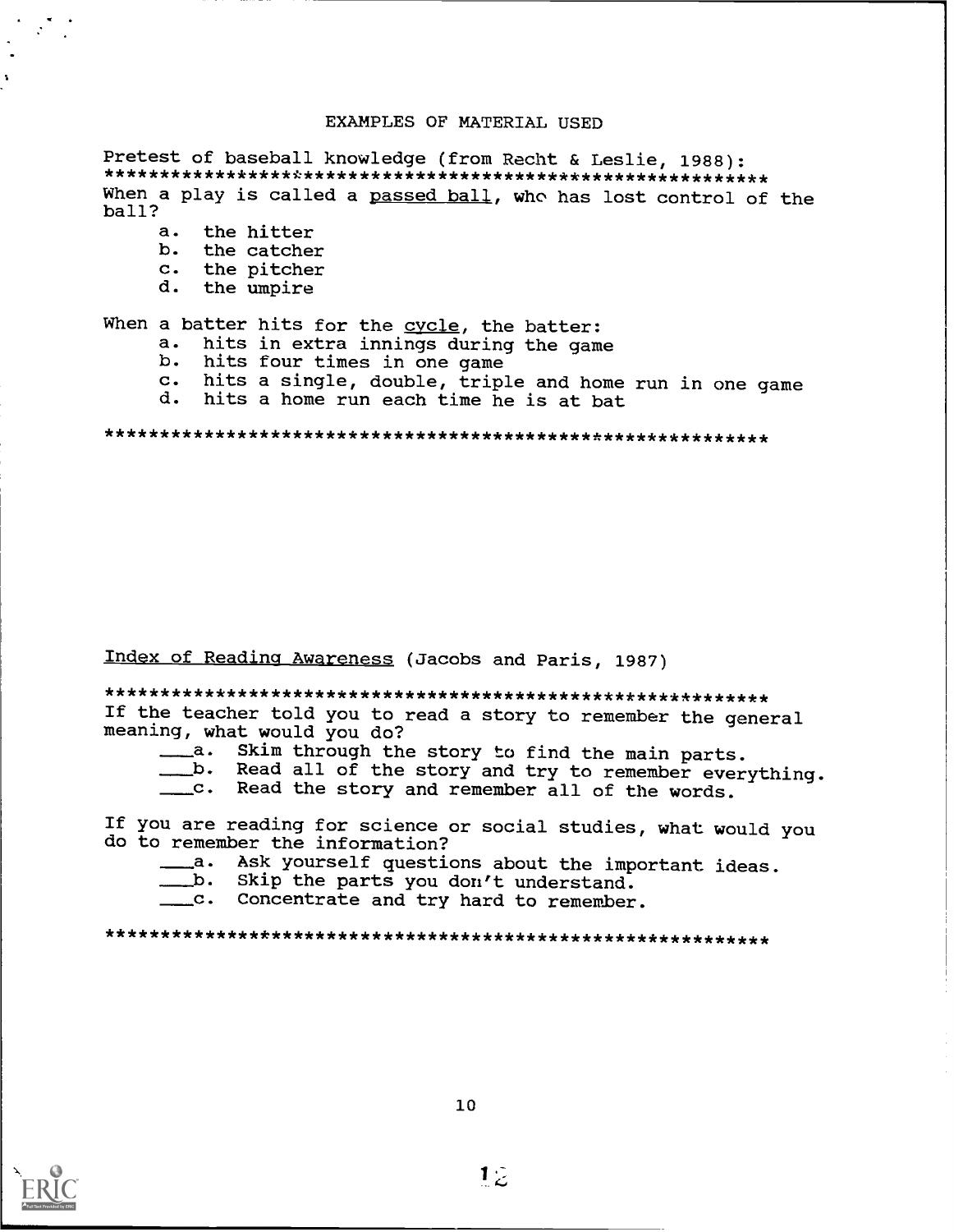Figure 1



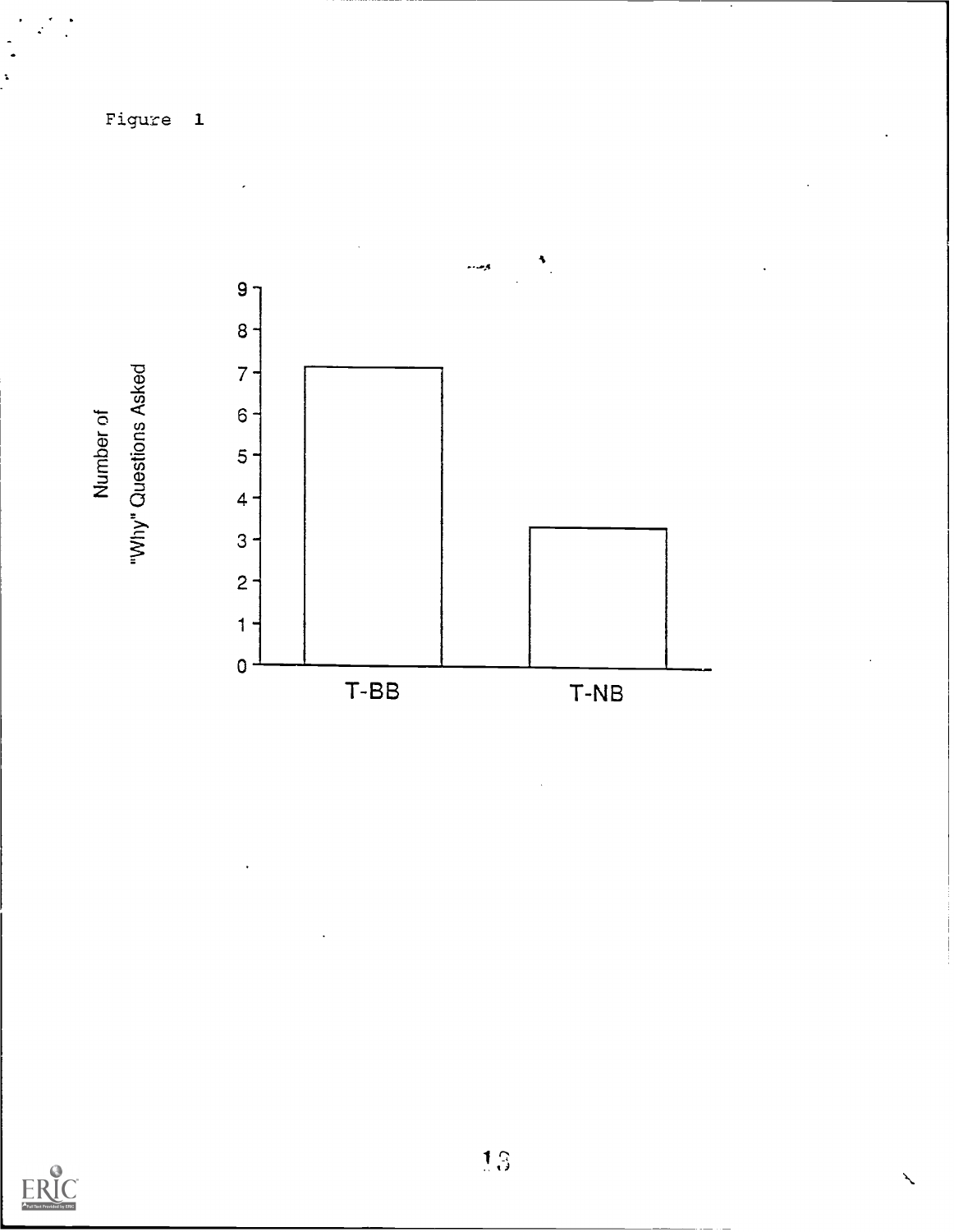Figure <sup>2</sup>





 $\lambda$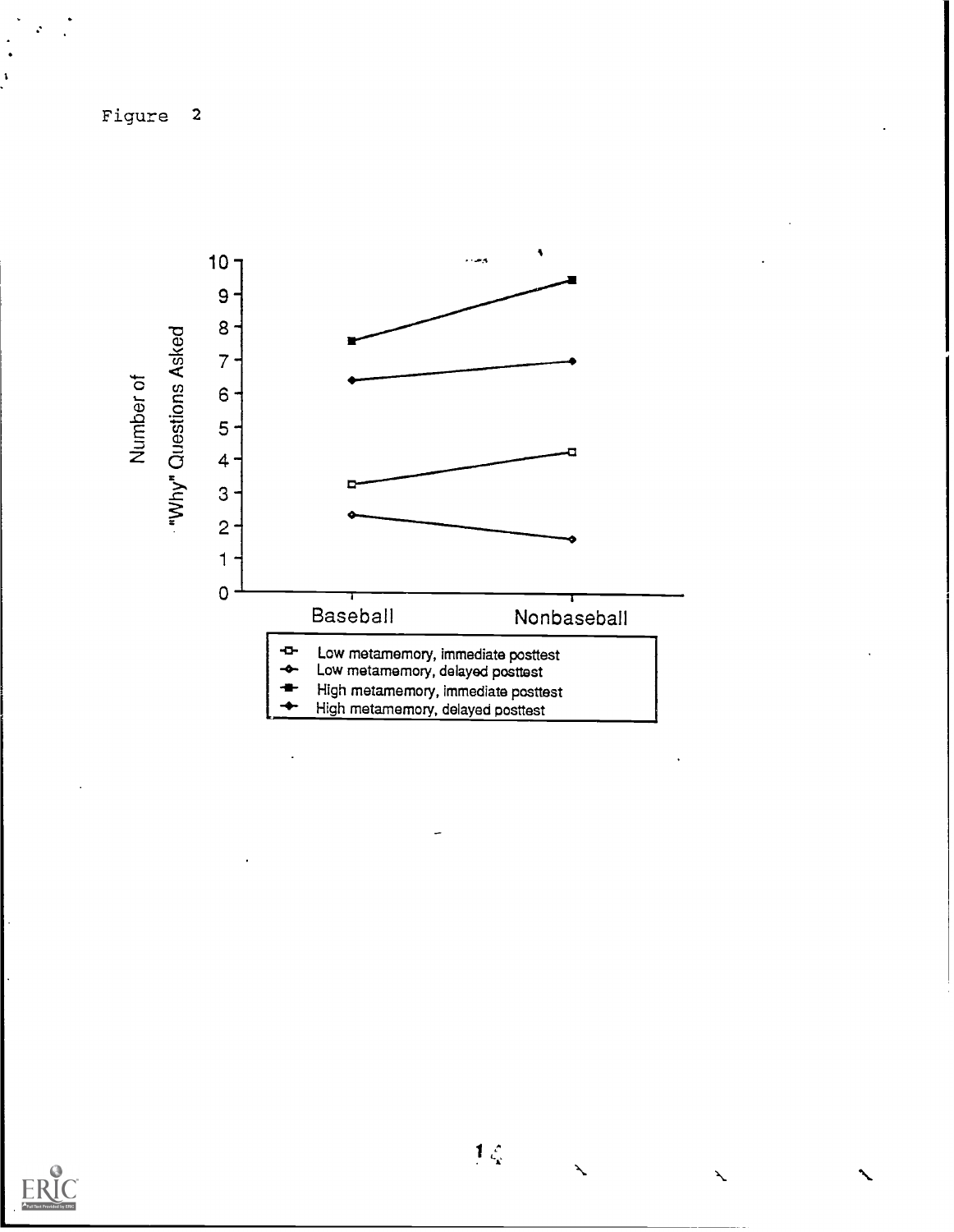





 $\mathbf{1}_{ij}^{\mathbf{r}}$ 

 $\mathbf{v}$